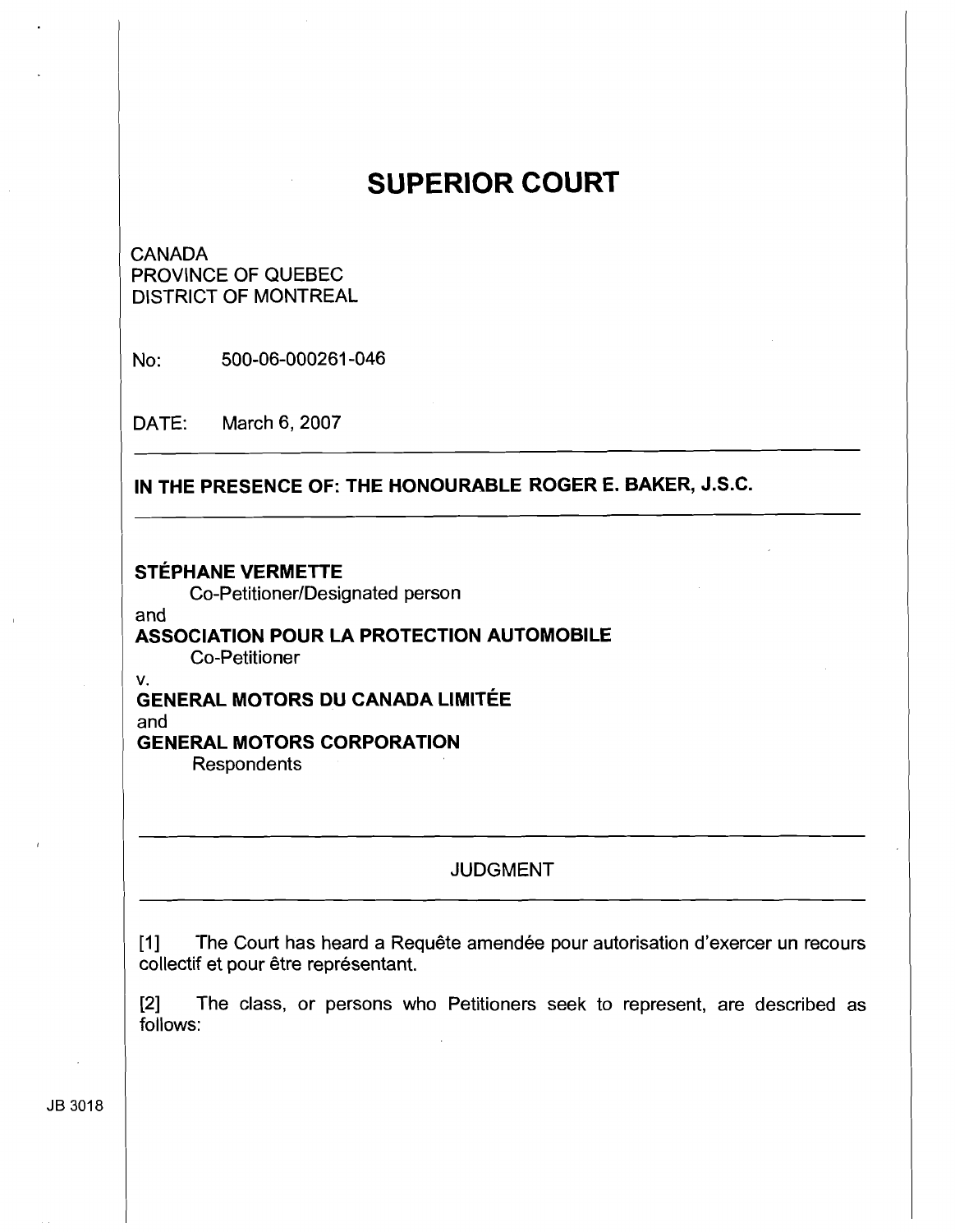"toutes les personnes physiques 1.. .1 residant au Quebec et toutes les personnes morales de droit privé, sociétés ou associations [...] résidant au Québec [...] et comptant, en tout temps au cours de la période de 12 mois qui précède la présente requête pour autorisation [...] sous leur direction ou sous leur contrôle au plus 50 personnes liées à elles par contrat de travail, [...] qui ont acheté ou loué un véhicule de marque Chevrolet, modèle Venture des années 1997 à 2004, ou [...] un véhicule de marque Pontiac. modèles Trans Sport/Montana des années 1997 à 2004, ou un véhicule de marque Oldsmobile, modèle Silhouette des années 1998 à 2004, faisant l'objet et/ou ayant fait l'objet de problèmes de corrosion et/ou d'écaillement de la peinture "' .

[3] The facts that Co-Petitioner Stéphane Vermette asserts which give rise to his rights against these Respondents are the following:

- 1 M. Vermette leased a new Chevrolet Venture from 1998 until 2001, which vehicle he subsequently purchased, and then owned as of the date of these proceedings.
- 2 In August or September 2004, M. Vermette noticed rust (rouille) on the roof of the Chevrolet Venture.
- 3 He was advised by a mechanic at a service station that this was abnormal corrosion and that he should inform the Respondent General Motors du Canada Limitée (G.M. Canada).
- 4 He next brought the Chevrolet Venture to a G.M. Canada dealer (Ste-Thérèse Autos Inc.) who inspected the vehicle and advised that there was rust in other places than the roof; this mechanic, it is alleged, stated that he had seen other Chevrolet Venture's in this condition, as well as Pontiac Trans Sport/ Montana.
- 5 M. Vermette, after having gone to several garages, returned to Ste-Thérèse Autos Inc. in mid-September 2004, which garage after three weeks advised him that the Respondents would not assume the cost of repair of the Chevrolet Venture.
- 6 He received an estimate from Fix Auto Blainville for the cost of repairs in the amount of \$2,835.00.

[4] Petitioner M. Vermette asserts the position that as the Respondents are professional vendors, a latent defect is presumed, as a consequence of which M. Vermette, being covered by legal warranty is entitled to claim for the cost of replacing the roof of the Chevrolet Venture as well as for any other part of the vehicle which has

<sup>&</sup>lt;sup>1</sup> Requête amendée pour autorisation d'exercer un recours collectif et pour être représentant, par. 1.1.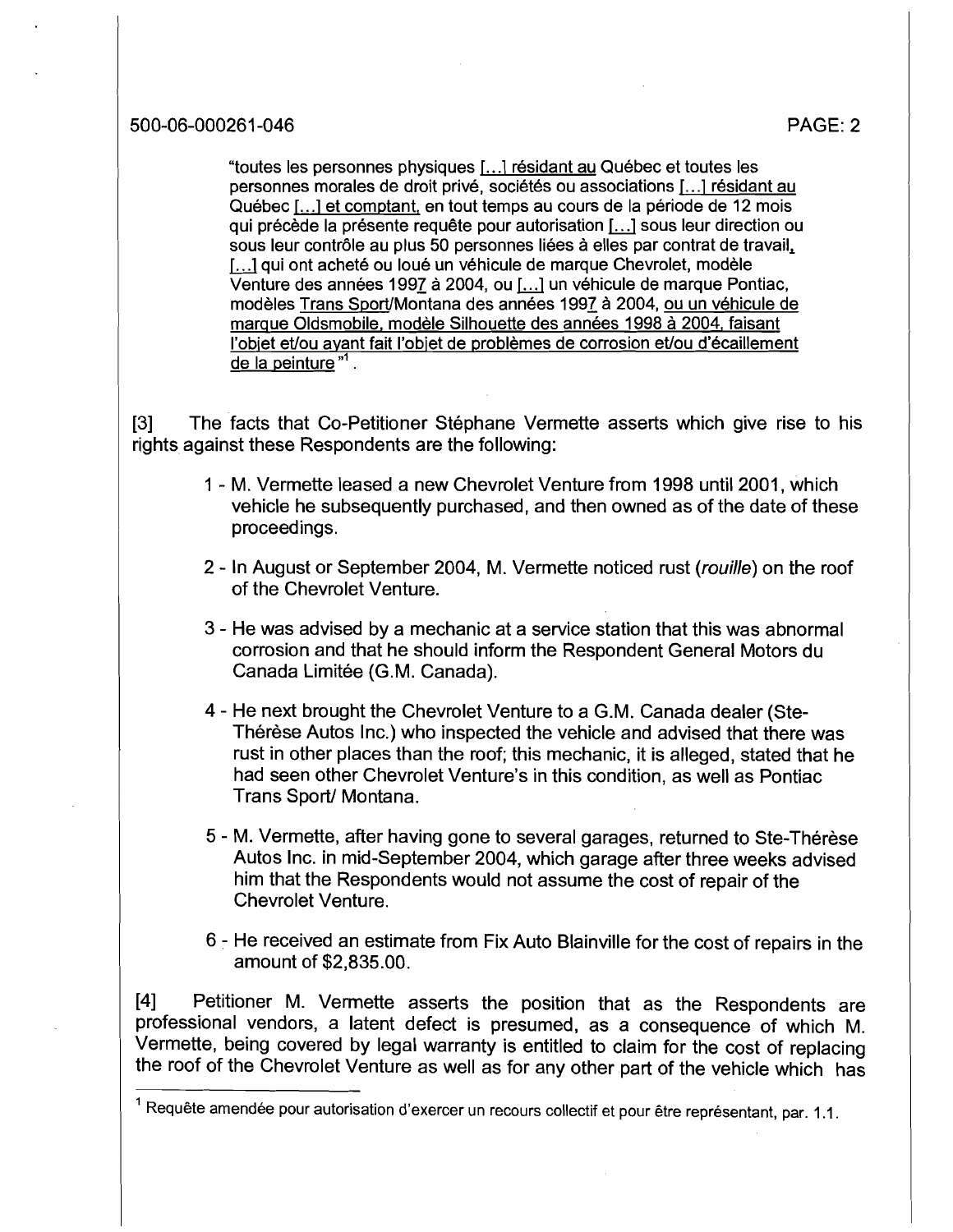500-06-000261 -046 PAGE: 3

corrosion or rust undoubtedly resulting from latent defects and the manufacturing process.

[5] There are four threshold conditions set out in the Code of Civil Procedure (C.C.P.) to enable the authorization of a class action:

**"1003.** The Court authorizes the bringing of the class action and ascribes the status of representative to the member it designates if of opinion that:

(a) the recourses of the members raise identical, similar or related questions of law or fact;

**(b)** the facts alleged seem to justify the conclusions sought;

**(c)** the composition of the group makes the application of article 59 or 67 difficult or impracticable; and

**(d)** the member to whom the court intends to ascribe the status of representative is in a position to represent the members adequately."

[6] The Respondents raise firstly against the authorization that the criteria of 1003 (a) are not met; that is, the recourses of the members of the class do not raise issues which are identical, similar or related questions of fact or law.

[7] The factual basis for this proceeding for authorization encompasses a huge number of potential members of the anticipated class, with potentially distinct and different problems in their respective vehicles, which may or may not have their origins in sources so diverse that no trial for all members would resolve the issue for many of the individuals. The problem foreseen is that a huge number of mini trials might be required to determine the claims of those who fall into the class only by the scope of its very broad defirrition, which itself is the problem, and possibly the impediment to certifying the class as defined.

[8] Petitioners have alleged that the number of vehicles sold in Quebec involved in the determination of these proceedings might well exceed  $80,000<sup>2</sup>$ 

[9] It was never intended by the legislator to simply "bunch" together many diverse claims related only by some similarities so that fewer trials against any particular defendant might be the result. The objective of class actions here in Quebec and elsewhere on the continent is social in purpose; this means that where large groups of people have been injured or prejudiced in the same way by the same defendant, their relief may be sought together as a group so as to save time, money, and avoid the real possibility of many different judgments.

 $^{2}$  ld., par. 5.5.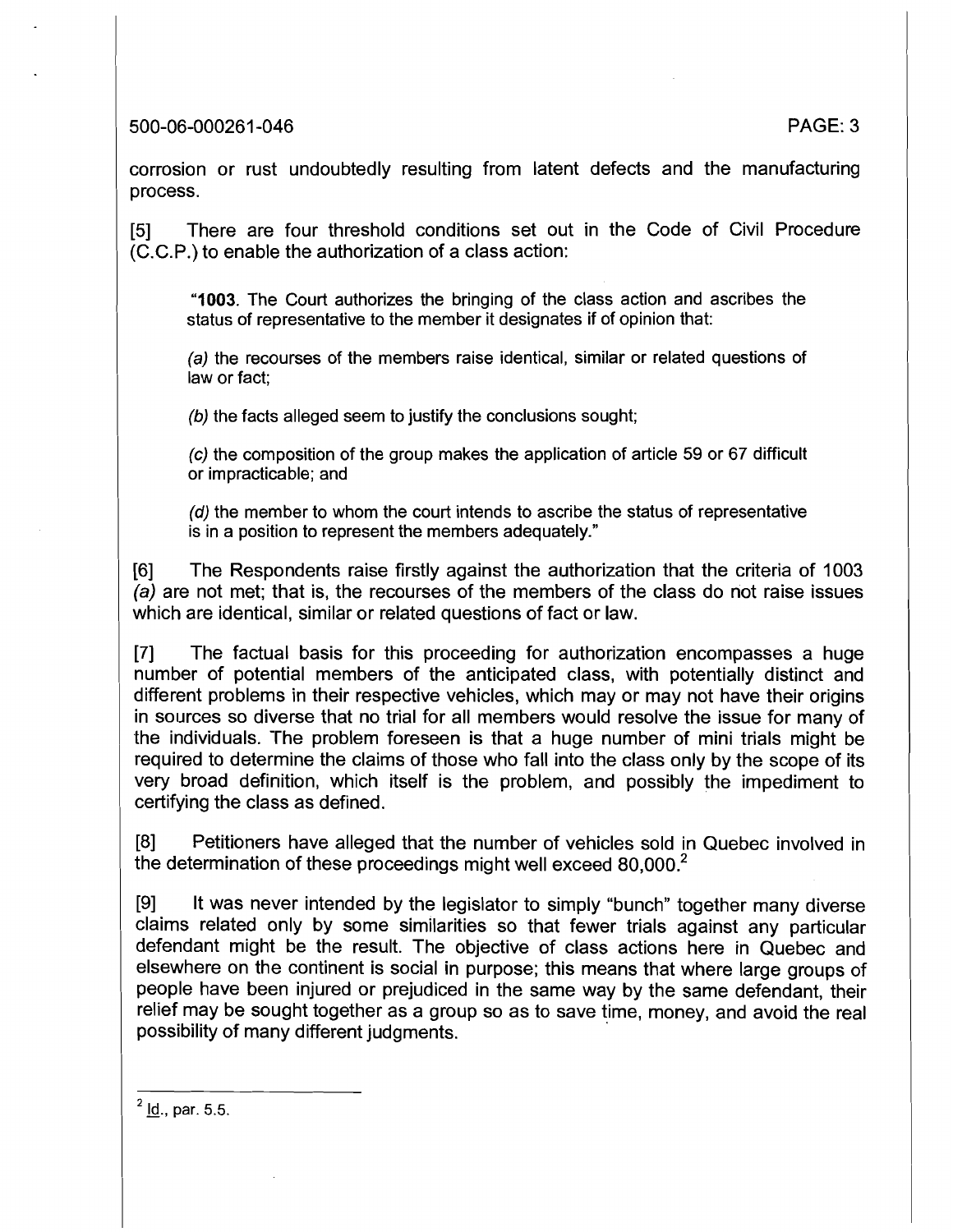#### 500-06-000261 -046 PAGE: 4

[10] Much care must be given therefore at the accreditation stage of a class action to determine, to the extent possible, that a full hearing will serve the purpose for which these cases are purportedly brought: the solution for a large group with similar or identical problems which naturally lends itself to one common trial.

[11] Historically in Quebec, it is 1003 (a) C.C.P. which has given rise to much of the class action debate. The question as to quite how to determine whether the factual issues of a wide variety of people are "identical, similar or related" is not easily determined.

[12] In the seminal case of Comité d'environnement de La Baie inc. v. Société  $d'$ électrolyse et de chimie Alcan Itée<sup>3</sup>, M. Justice Rothman, as he then was, set out the analysis which ought be conducted:

"[22] But art. 1003(a) does not require that all of the questions of law or of fact in the claims of the members be identical or similar or related. Nor does the article even require that the majority of these questions be identical or similar or related. From the text of the article, it is sufficient if the claims of the members raise some questions of law or of fact that are sufficiently similar or sufficiently related to justify a class action.

[23] 1 dot not, of course, wish to suggest that any common questions in the claims of the members will do, however trivial. But the common questions of fact and of law in this case would appear to be far from trivial. On the face of things, the common questions seem to me substantial and of considerable importance in relation to the individual questions to be decided.

 $\left[\ldots\right]$ 

[25] The proof of facts giving rise to responsibility, particularly the technical evidence, is likely to be the same in each case, as is much of the defence evidence on responsibility. [...I"

[13] What is abundantly obvious from the above is that the Court of Appeal intended that, at least so far as the technical evidence was concerned where the context of the facts led to responsibility or lack thereof, the underlying facts would "likely to be the same in each case." Thus, too great a distinction in the individual causes of action, or individual set of facts, might well not meet the criteria of 1003 (a).

[I41 In the case at bar, the question might be put as follows: is some rust and paint chipping in some cars, given the myriad of possibilities that may have caused these effects, sufficient to say that the exigencies of 1003 (a) have been met? When can it be said that the test of commonality has been met?

**<sup>3</sup>**EYB **1990-63507 (C.A.).**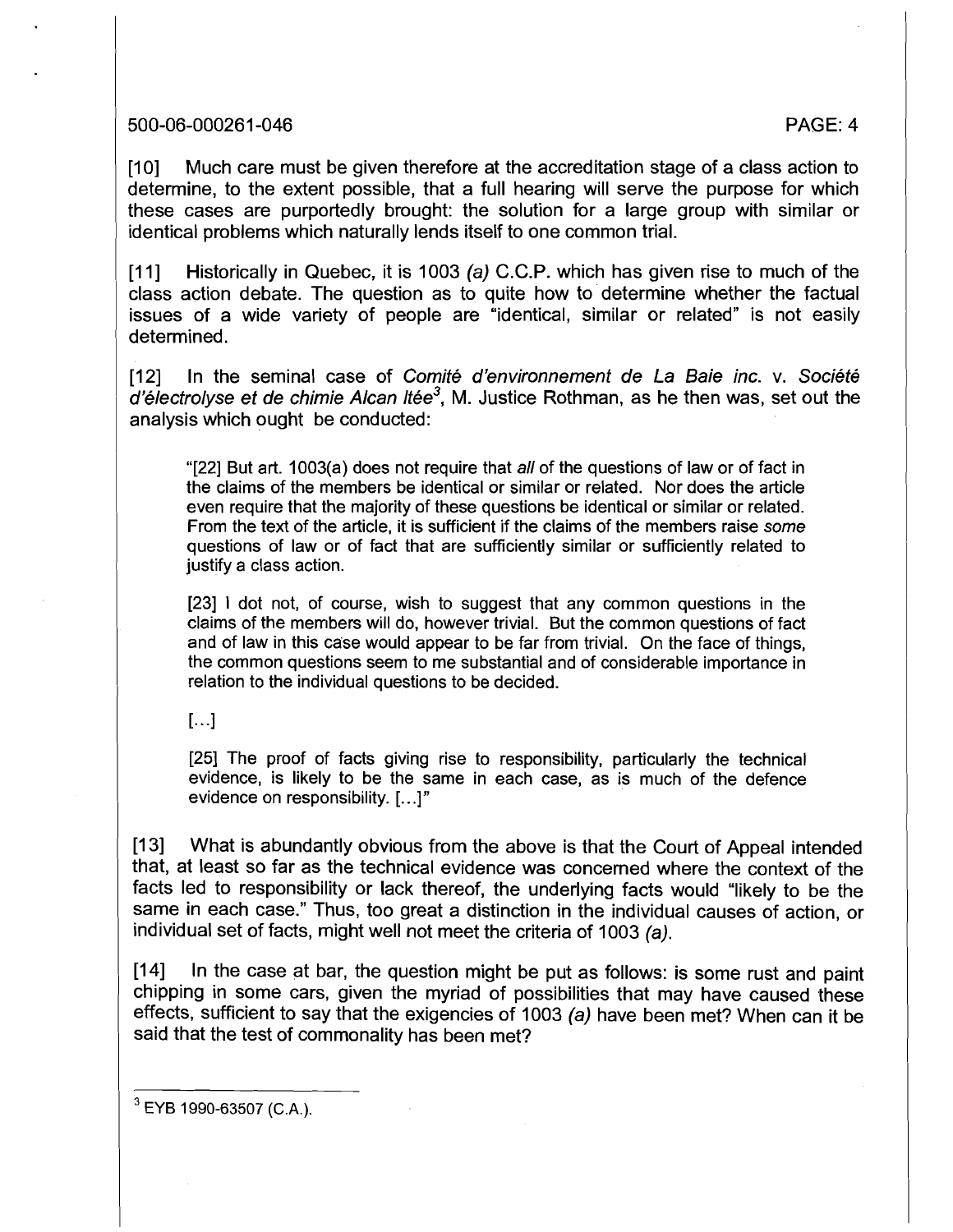#### 500-06-000261-046

1151 Respondents argue that any determination of the possible existence of a corrosion, rust, or paint chipping problem would require the specific examination of a myriad of individual issues, such as:

- the date the vehicle was leased and/or purchased;
- where the vehicle was leased and/or purchased and used;
- who drove the vehicle;
- the use of the vehicle and conditions to which it was subjected;
- the climate in which it was used;
- the mileage on the vehicle;
- where each vehicle was routinely parked or garaged since its purchase or lease;
- whether the vehicle was properly maintained;
- whether any modifications were made to the vehicle and when;
- whether the vehicle was involved in any accidents;
- when the alleged defects first appeared;
- whether the corrosion and/or paint chipping was serious and affected the intended use of the vehicle;
- whether the vehicle was promptly brought in for repairs;
- whether the vehicle had already been repaired and by whom;
- whether such repairs were performed according to standard;
- whether the vehicle was new when leased or purchased;
- whether the vehicle was properly maintained:
- whether the vehicle was involved in any accidents;
- the use of the vehicle and conditions to which it was subjected.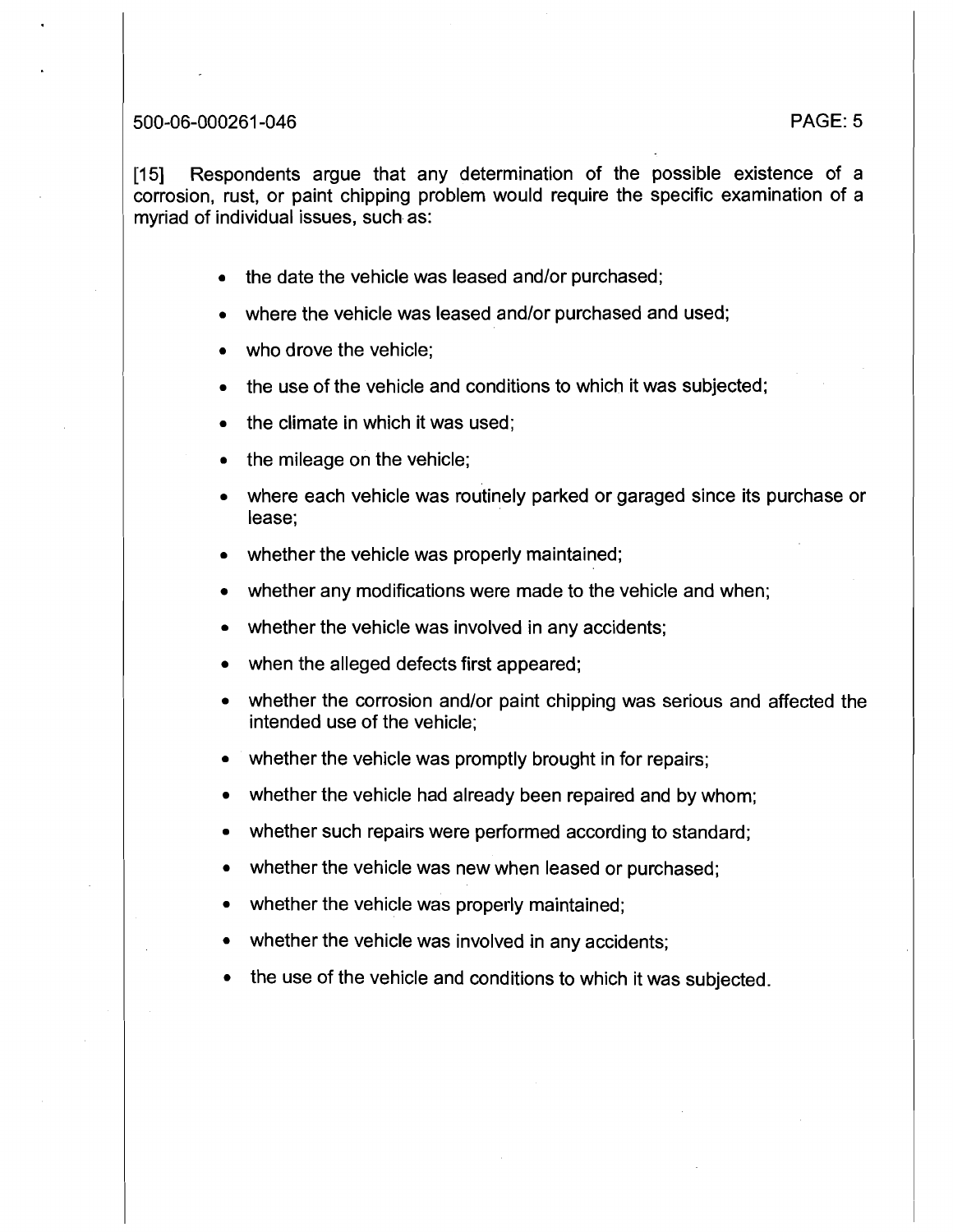## 500-06-000261 -046 PAGE: 6

## [16] In Rumley v. British Columbia<sup>4</sup>, the Supreme Court found:

"[29] There is clearly something to the appellant's argument that a court should avoid framing commonality between class members in overly broad terms. As I discussed in Western Canadian Shopping Centres, supra, at para. 39, the guiding question should be the practical one of "whether allowing the suit to proceed as a representative one will avoid duplication of fact-finding or legal analysis". It would not serve the ends of either fairness or efficiency to certify an action on the basis of issues that are common only when stated in the most general terms. Inevitably such an action would ultimately break down into individual proceedings. That the suit had initially been certified as a class action could only make the proceeding less fair and less efficient."

[17] The claims of the requested class as alleged by Petitioners are remarkable by their diversity and individuality. The variety of possible causes of rust and paint chipping is sufficiently broad to query whether there is sufficient common ingredient to warrant certifying in this case. Care must be taken where a defendant in a class action might be forced into literally hundreds, if not thousands of different factual defences as a result of members of a class having too varied causes of action. In Western Canadian Shopping Centres Inc. v. Dutton<sup>5</sup>, the Supreme Court dealt with this issue of common facts or law of all class members as follows:

"[39] Second, there must be issues of fact or law common to all class members. Commonality tests have been a source of confusion in the courts. The commonality question should be approached purposively. The underlying question is whether allowing the suit to proceed as a representative one will avoid duplication of fact-finding or legal analysis. Thus an issue will be "common" only where its resolution is necessary to the resolution of each class member's claim. It is not essential that the class members be identically situated  $vis-\hat{a}-vis$  the opposing party. Nor is it necessary that common issues predominate over non-common issues or that the resolution of the common issues would be determinative of each class member's claim. However, the class members' claims must share a substantial common ingredient to justify a class action. Determining whether the common issues justify a class action may require the court to examine the significance of the common issues in relation to individual issues. In doing so, the court should remember that it may not always be possible for a representative party to plead the claims of each class member with the same particularity as would be required in an individual suit.

[40] Third, with regard to the common issues, success for one class member must mean success for all. All members of the class must benefit from the successful prosecution of the action, although not necessarily to the same extent. A class action should not be allowed if class members have conflicting interests."

 $(2001]$  3 S.C.R. 184, 200.

 $<sup>5</sup>$  [2001] 2 S.C.R. 534, 554-555.</sup>